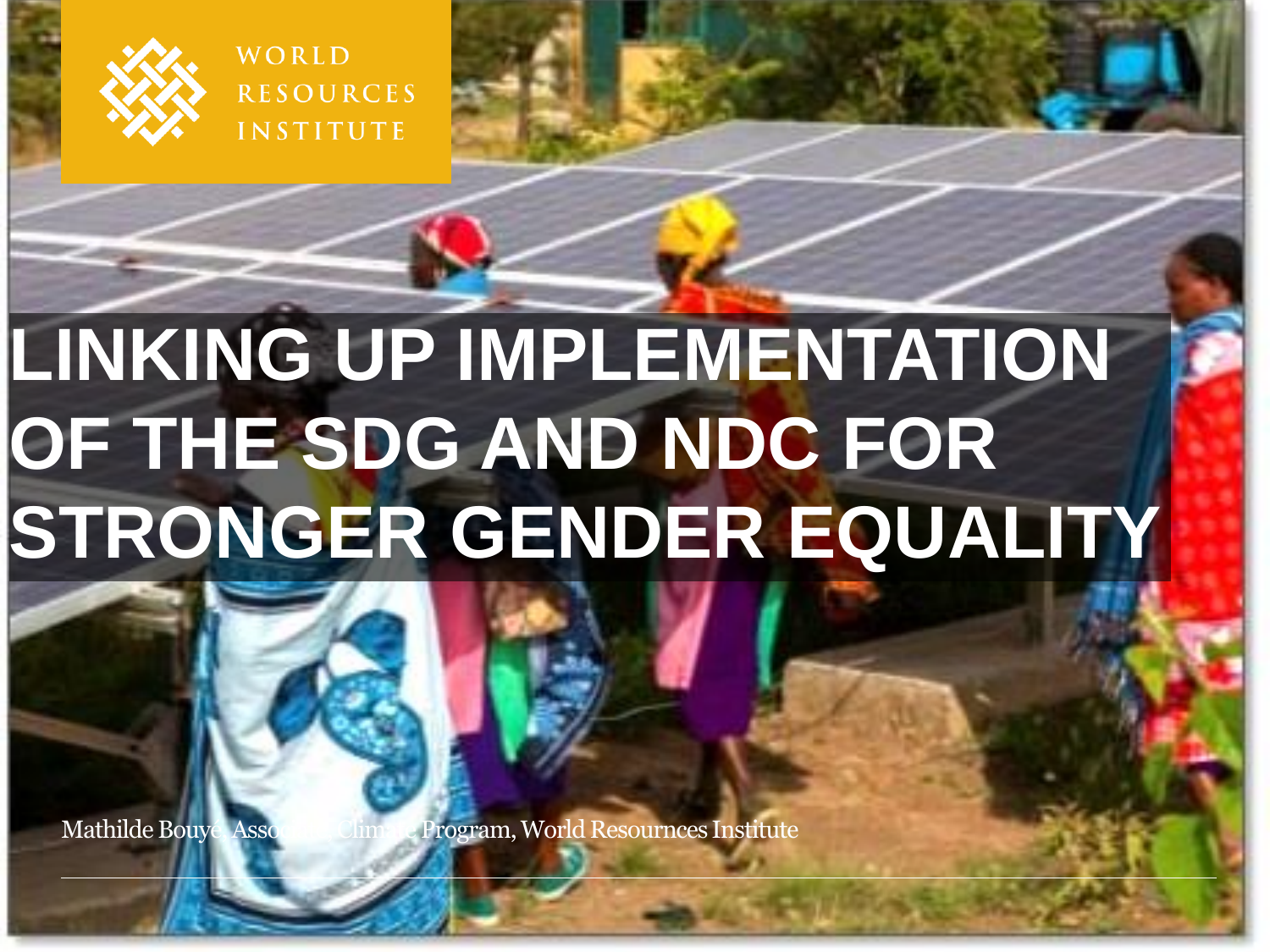### **OVERLAPPING AGENDAS**



**Holistic sustainable development agenda Ending extreme poverty Leaving no one behind**

**33 SDG targets for gender equality**

**End all forms for discrimination**

**49 SDG targets for climate action**

**Mitigation, adaptation**

**Just transition**

**PARIS2015**  $COP21$ · $CMP11$ 

**Women empowerment**

**CSW**





**Carbon neutrality**   $1.5^{\circ}C - 2^{\circ}C$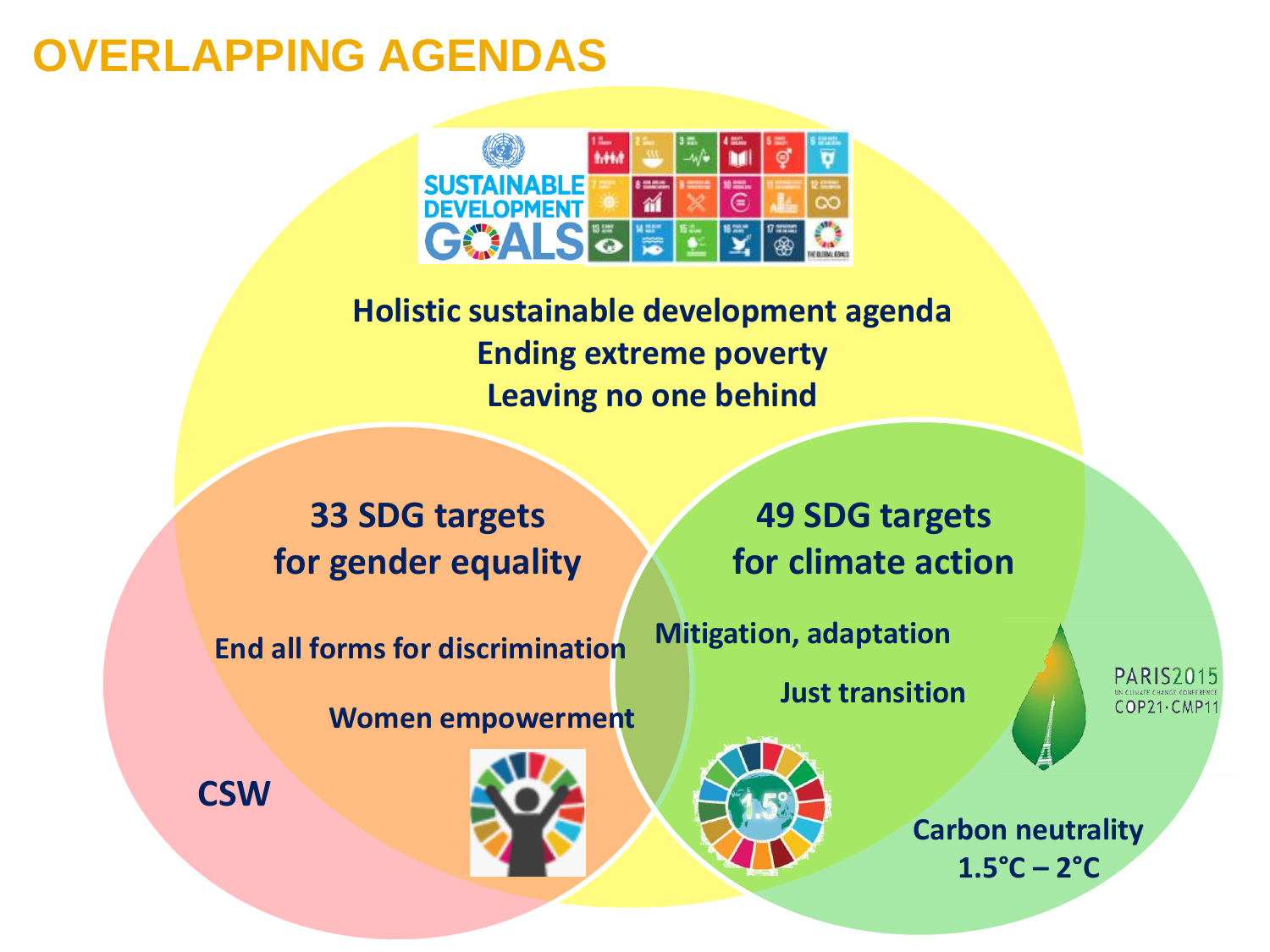### **SIMILAR GOVERNANCE CHALLENGES**

| Leadership                      | High level oversight - capacity & expertise to drive the transition<br>Political leadership - continuity in implementation<br>Center of government - ownership of sector ministries<br>Co-leadership by two institutions - risk of turf wars |
|---------------------------------|----------------------------------------------------------------------------------------------------------------------------------------------------------------------------------------------------------------------------------------------|
|                                 |                                                                                                                                                                                                                                              |
| <b>National</b><br>coordination | Inclusiveness - effectiveness of the coordination body<br>Ownership from decision and policy makers<br>Engagement of non-state actors, civil society and business                                                                            |
|                                 |                                                                                                                                                                                                                                              |
| Policy<br>integration           | Whole-of-government approach to strategy planning<br>Guidance to mainstream goals across all policies and budgets<br>Capacity of focal points to influence sector planning processes<br>Monitoring policy and budget alignment               |
|                                 |                                                                                                                                                                                                                                              |
| Monitoring<br>and reporting     | Robust indicators – data challenges<br>Integration in national results & performance frameworks<br>Perception of additional burden by sector ministries                                                                                      |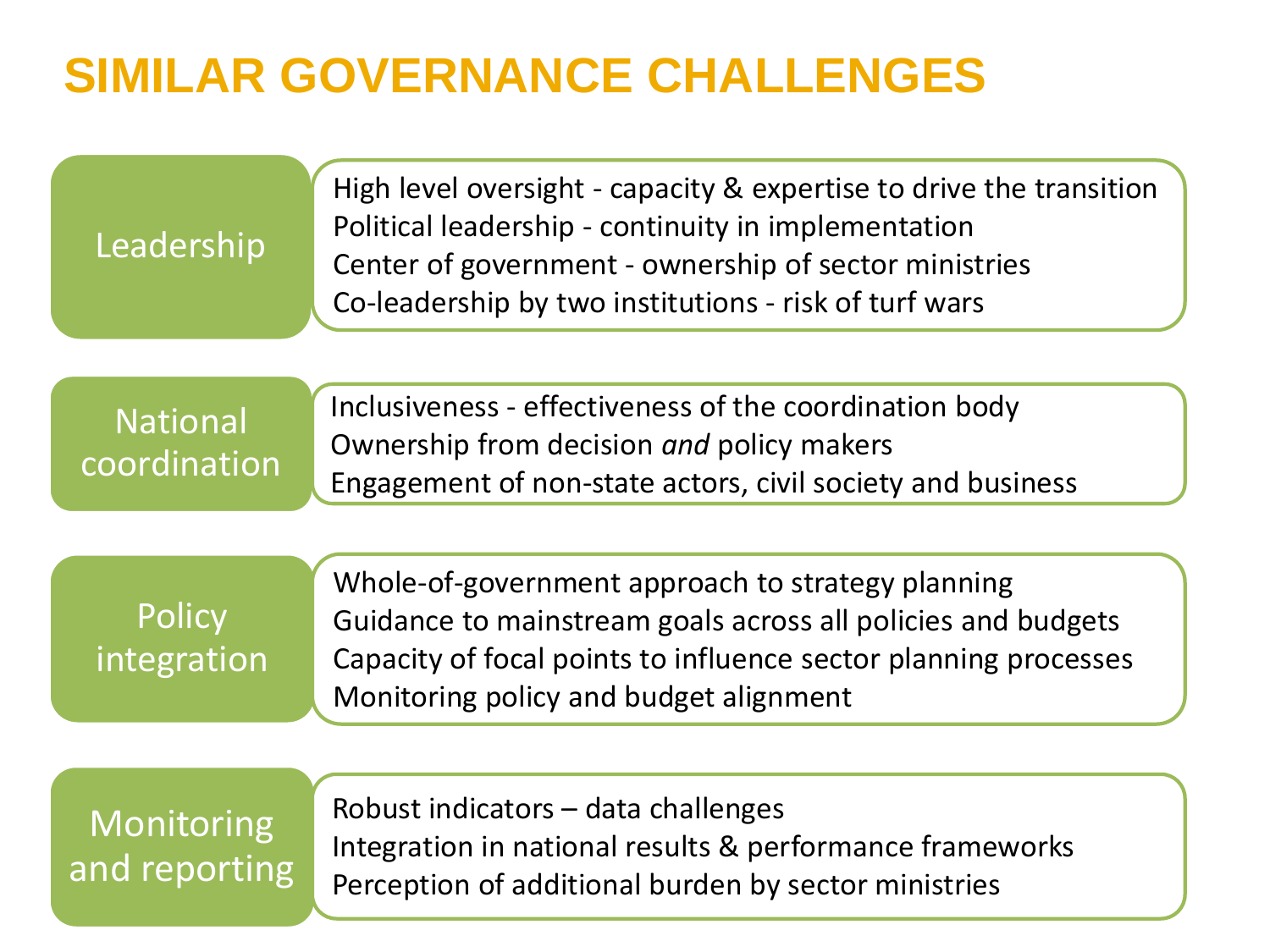### **CHALLENGES OF FRAGMENTED GOVERNANCE**

#### **Shortcomings**

- Limited coordination between lead institutions, focal points and national coordination bodies
- Political economy issues
- Siloed approach to strategy planning and definition of indicators
- Lack of overarching strategy for an overall transition
- Several narratives and terminologies
- Proliferation of mainstreaming guidance and reporting frameworks

#### **Challenges for implementation**

- Risk of institutional duplications, competition and coordination fatigue
- Risk of inconsistencies and trade-offs
- Missed opportunities for greater policy integration and synergies
- Difficulty to reconcile environmental sustainability and social equity
- Hard to ensure consistency and effectiveness in driving various sector and political transformations
- More limited ownership and engagement from sector and local actors with limited time and capacities
- Missed opportunities to strengths from respective agendas
- Inefficiency and cost-ineffectivess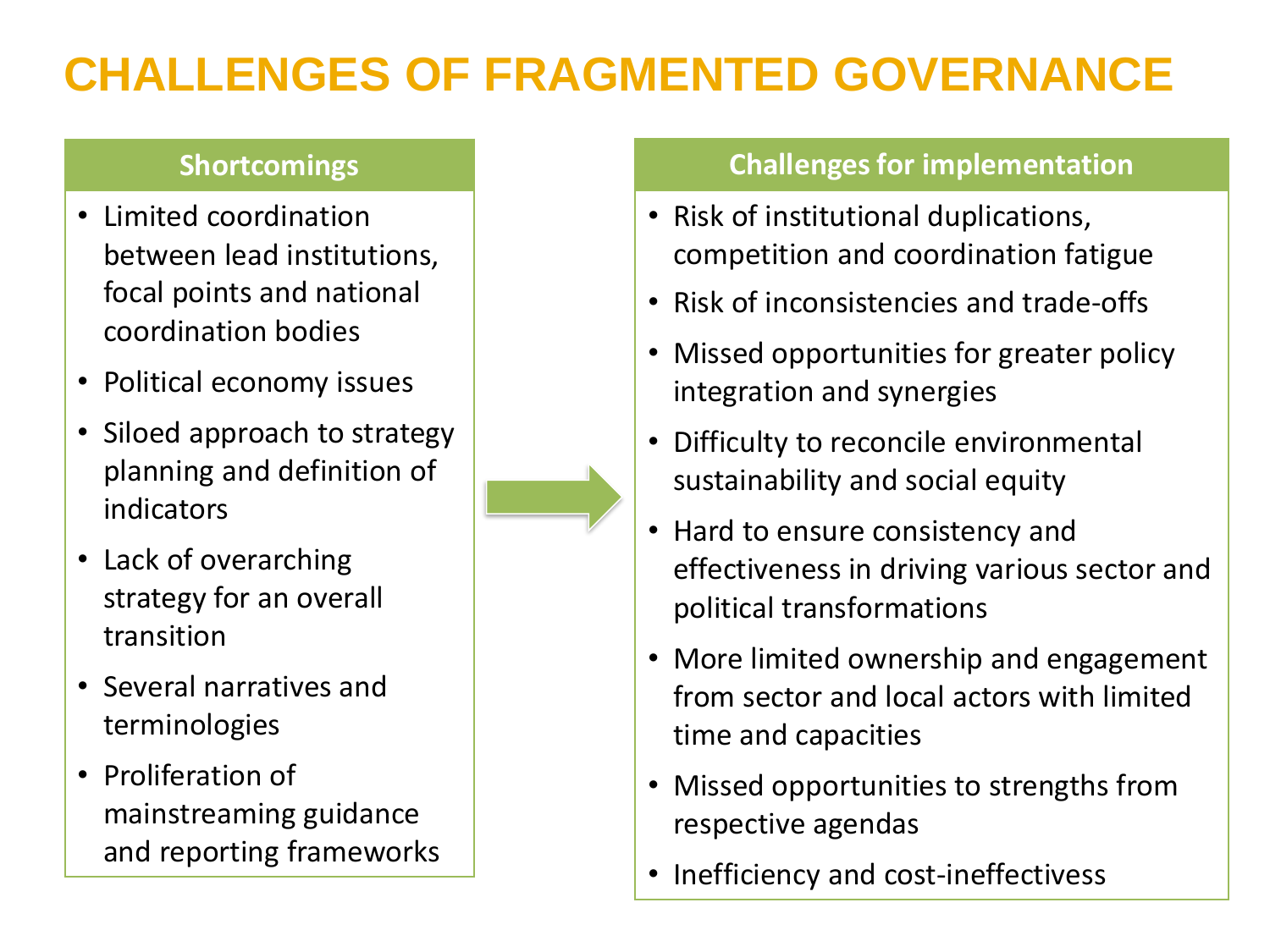### **FEW CONCRETE ACTIONS IN NDCs TO LEAVE NO ONE BEHIND**



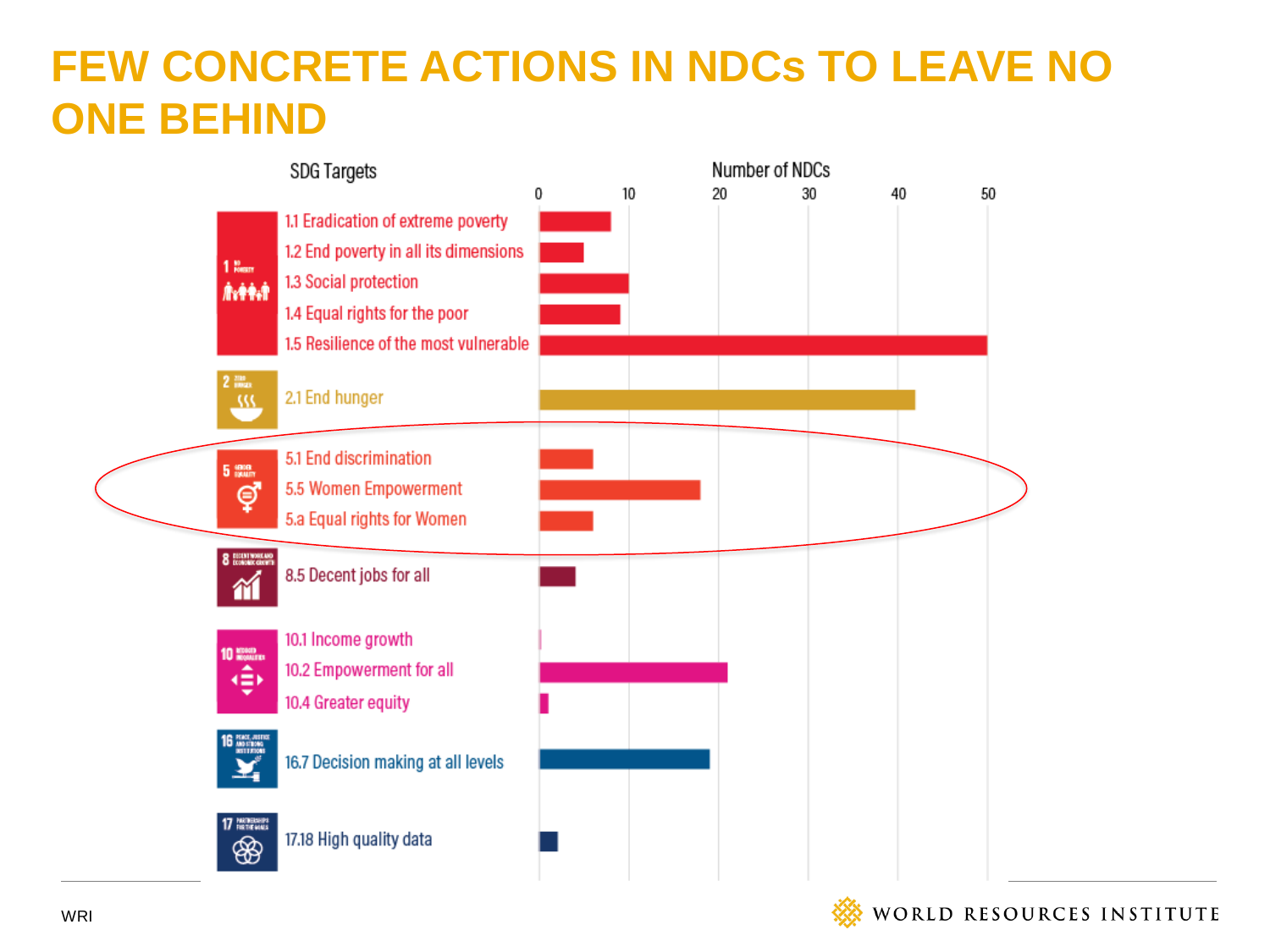### **POTENTIAL TRADE-OFFs**

Managed well, climate transitions can become a strong driver of social justice, job creation and upgrading, inequality reduction and poverty eradication.

However, urgency to scale up mitigation and adaptation outcomes and business as usual approach to climate policy planning poses challenges to ensure social equity.

| Urgency of climate action vs. urgency of inequality reduction                                                               |                                                                                                                                                                                                                     |  |  |
|-----------------------------------------------------------------------------------------------------------------------------|---------------------------------------------------------------------------------------------------------------------------------------------------------------------------------------------------------------------|--|--|
| <b>Priorities in climate policy planning</b>                                                                                | Potential maintain or increase in social inequalities                                                                                                                                                               |  |  |
| Prioritizing major emitters in mitigation<br>efforts                                                                        | The least well-off households and small-scale<br>producers can be left behind                                                                                                                                       |  |  |
| Prioritizing regions concentrating the largest<br>populations and highest economic interests<br>in adaptation efforts       | The most deprived and rural regions can be left<br>behind                                                                                                                                                           |  |  |
| Accelerating economic restructuring that<br>result in job losses without professional<br>transition plans for the workforce | Job creation don't often benefit workers who lost<br>their jobs in carbon intensive industries; Increase in<br>unemployment                                                                                         |  |  |
| Prioritizing latest green technologies and<br>processes                                                                     | The cost of new technologies can reduce access of the<br>least well-off to productive processes and lead to an<br>increase in energy and community prices with adverse<br>effects on the incomes of poor households |  |  |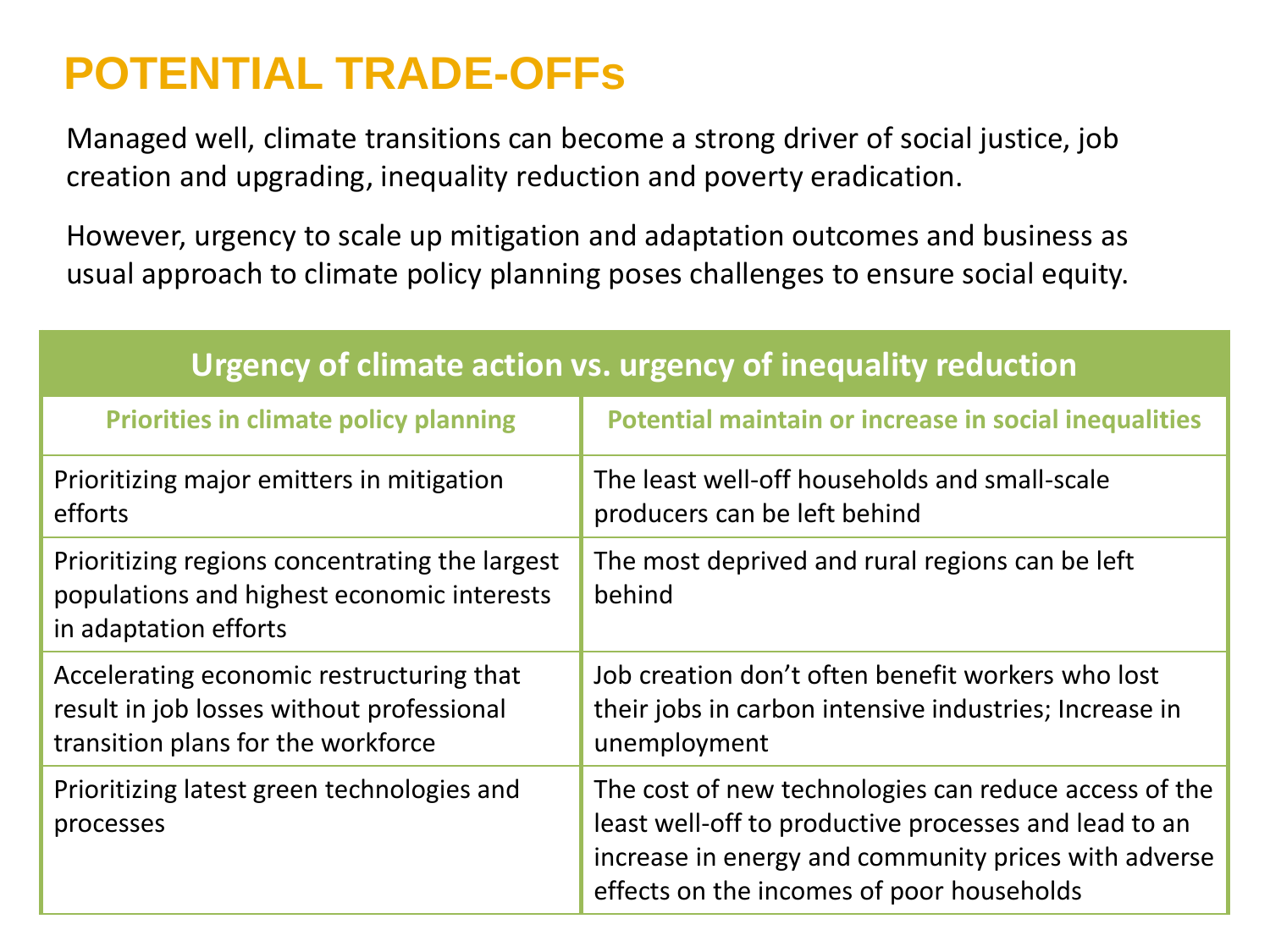# **KEY ENTRY POINTS FOR A JOINED-UP IMPLEMENTATION**

#### **Institutional coordination**

- Coordination between NDC and SDG oversight agencies and focal points
- Coherent arrangements to engage the government and nonstate actors
- Common umbrella groups for civil society and NGOs on climate and SDGs

#### **SDG-NDC alignment**

- Identification of linkages, synergies and conflicts
- Impact assessment of the NDC on SDG implementation, and vice and versa
- Consistent targets and priorities
- Corrective actions minimizing trade-offs

#### **NDC-SDG joint mainstreaming**

- Single guideline to jointly embed SDGs and NDCs in policy planning
- Overarching long-term strategies for carbon neutral, equitable sustainable development
- Strong monitoring of SDG and NDC mainstreaming in planning and budgeting

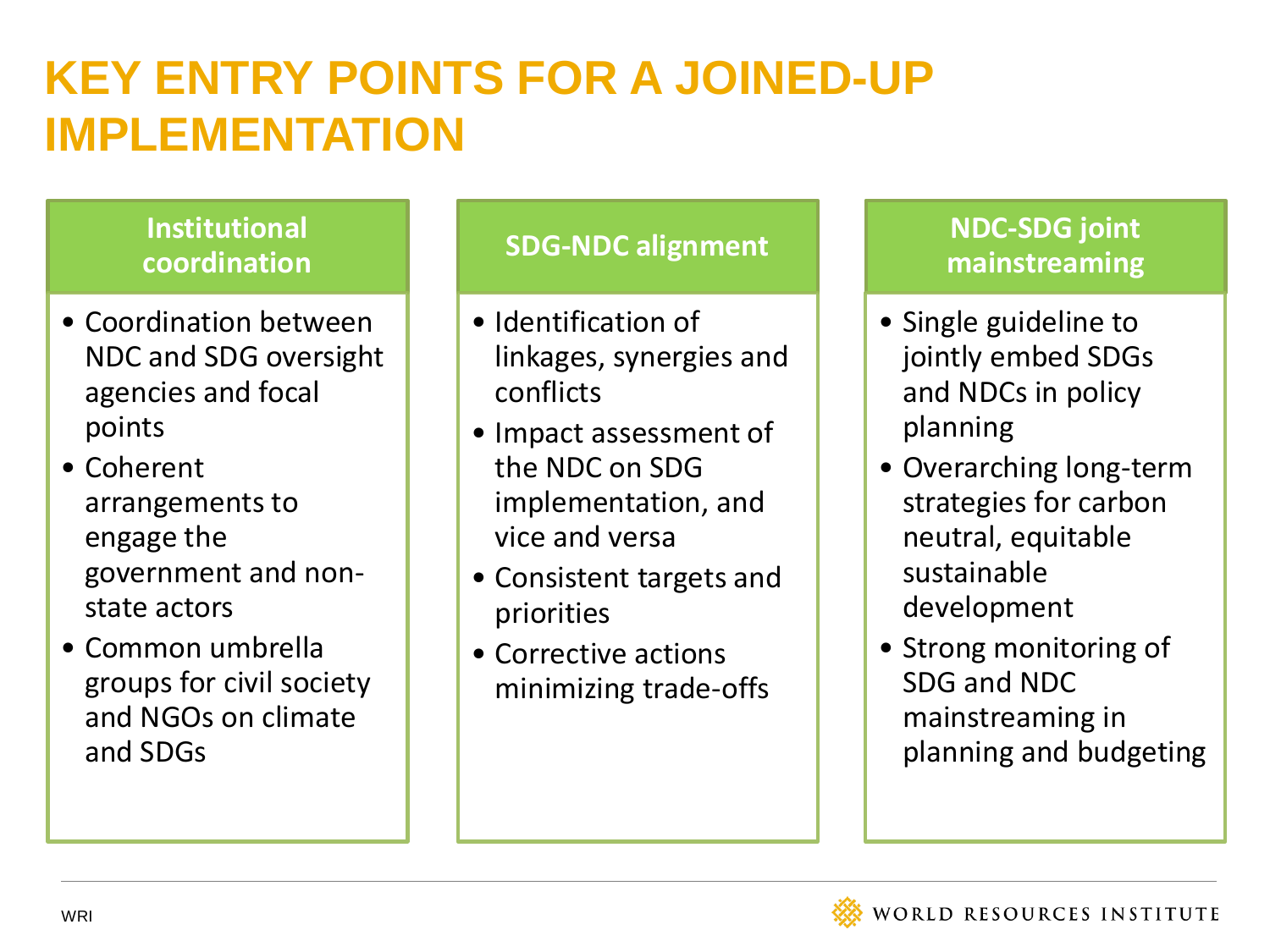# **KEY ENTRY POINTS FOR A JOINED-UP IMPLEMENTATION**

#### **Optimized finance**

- Common instructions, coding systems, and reviews to align budget frameworks with SDGs and NDCs
- Criteria in climate and sustainable development funds fostering cobenefits
- Equitable climate taxes
- Common regulations for socially responsible and climate smart investments

#### **Linked monitoring and reporting frameworks**

- Integrated and consistent climate and SDG indicators
- Efficient data strategies
- Mutually reinforcing reviews on SDGs and NDCs
- Synergies between national and global reporting processes on SDGs and climate action

#### **Effective international support**

- SDG-NDC alignment of donor strategies and projects
- Capacity building for joint SDG-NDC implementation
- Greater donor coordination around NDC and SDGs
- Criteria and standards for greater consistency among climate and development international finance